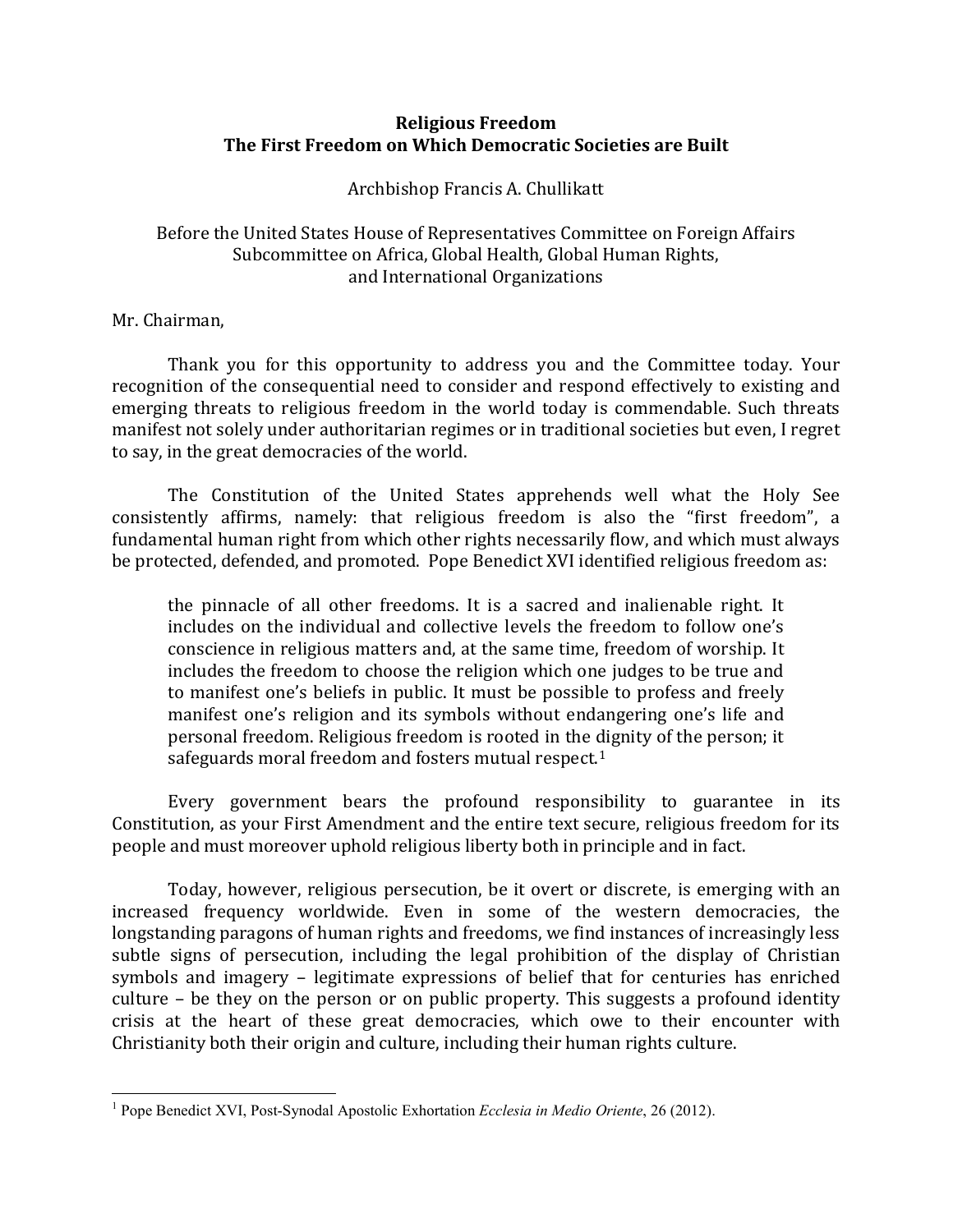I, personally, have witnessed many egregious threats to religious liberty during my service around the globe. My current posting also makes me familiar with the work of the United Nations, which your great nation helped establish when the world society was desperate for an institution whose mission would be to secure and maintain international peace and security. The founding Charter of the United Nations mandates that it fulfill this mission through safeguarding the fundamental and inalienable rights and responsibilities of each member of the human family. The preservation of authentic religious freedom thus stands at the heart of the UN's solemn responsibility.

Having said this, allow me to address the following two points in my brief remarks. I will also be submitting to the committee two more detailed texts for your further consideration.

The first issue on which I wish to focus today concerns challenges to religious freedom in the Middle East, particularly for Christians, who since the beginning of Christianity two thousand years ago have been continuous inhabitants of that important region of the world. A second issue I will touch upon briefly concerns the responsibility of the United Nations towards safeguarding this religious freedom. I also wish to highlight the crucial role the United States of America bears in the work of the UN by virtue of its significant influence within this organization, as well as its permanent membership in the Security Council.

Regarding my first point: flagrant and widespread persecution of Christians rages in the Middle East even as we meet. No Christian is exempt, whether or not he or she is Arab. Arab Christians, a small but significant community, find themselves the target of constant harassment for no reason other than their religious faith. This tragedy is all the more egregious when one pauses to consider that these men and women of faith are loyal sons and daughters of the countries in which they are full citizens and in which they have been living at peace with their neighbors and fellow citizens for untold generations.

One of the most graphic illustrations of ongoing brutality confronting Arab Christians is the emergence of a so-called "tradition" of bombings of Catholic and other Christian houses of worship every Christmas Eve, which has been going on now for the past several years. Will there be no end in sight for this senseless slaughter for those whom that very night proclaim the Prince of Peace in some of the oldest Christian communities in the world?

As is increasingly obvious, governments are by no means guaranteeing religious freedom consistently among fundamental human rights and, at worst, violations take the form of the outright persecution of religious believers by state actors. For its part, the Holy See regularly urges the world's attention to serious violations of the right to religious freedom, in general, as well as to recent and continuing instances of discrimination or systematic attacks on Christian communities, in particular. In a recent statement to the United Nations Human Rights Council, the Permanent Observer of the Holy See to the United Nations in Geneva said that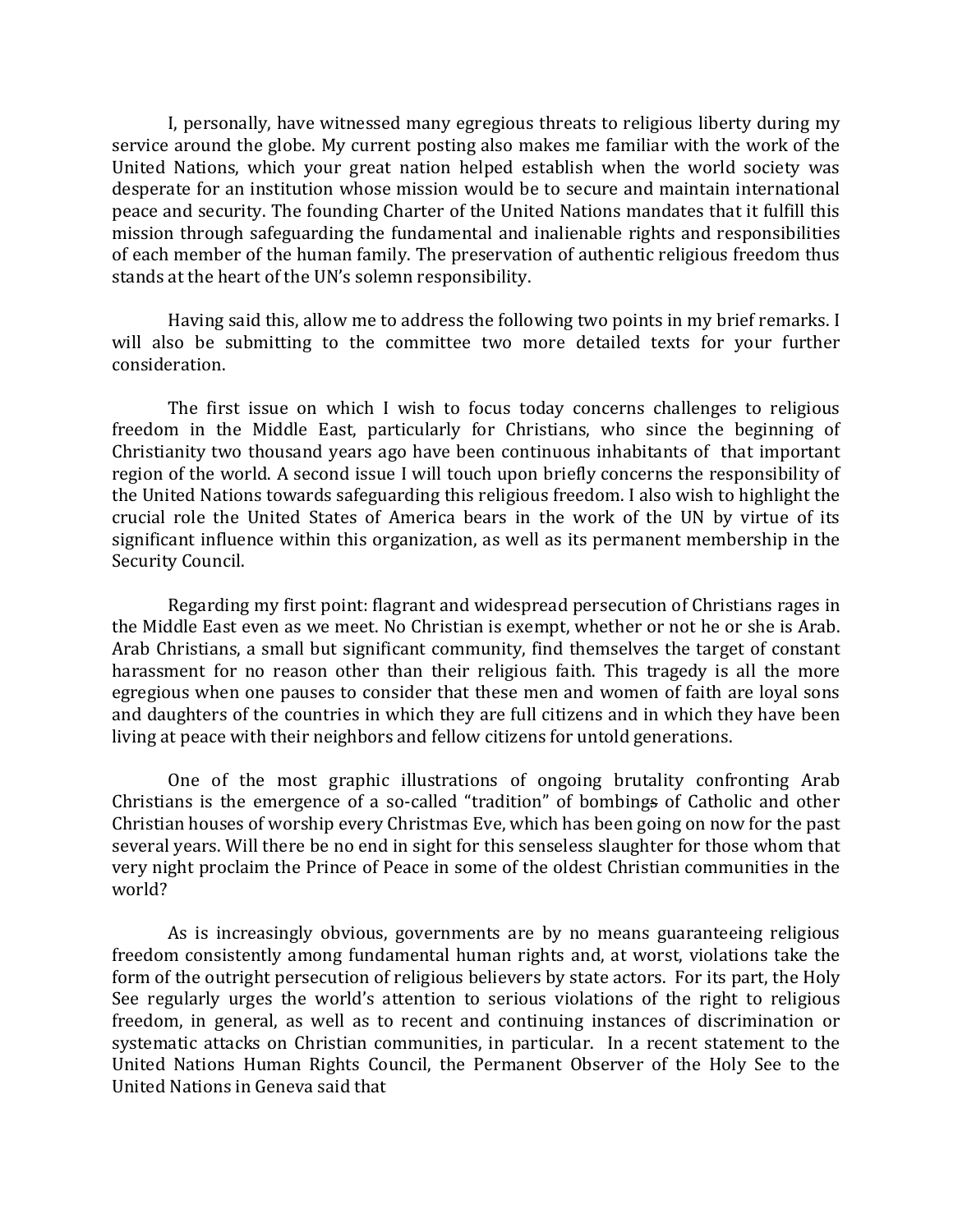(r)esearch has indicated that more than 100,000 Christians are violently killed because of some relation to their faith every year, while other Christians and believers are subjected to forced displacement, to the destruction of their places of worship, to rape, and to the abduction of their leaders. Several of these acts have been perpetrated in parts of the Middle East, Africa and Asia, and are the result of bigotry, intolerance, terrorism and some exclusionary laws. In addition, some Western countries, where historically the Christian presence has been an integral part of society, a trend emerges that tends to marginalize Christianity in public life, ignore historic and social contributions and even restrict the ability of faith communities to carry out social charitable services.[2](#page-2-0)

Pope Francis himself, in praying recently for all Christians who experience discrimination on the basis of their belief stated,

Let us remain close to these brothers and sisters who, like (the first martyr of the Church) St Stephen, are unjustly accused and made the objects of various kinds of violence. Unfortunately, I am sure they are more numerous today than in the early days of the Church. There are so many! This occurs especially where religious freedom is still not guaranteed or fully realized. However, it also happens in countries and areas where on paper freedom and human rights are protected, but where in fact believers, and especially Christians, face restrictions and discrimination.[3](#page-2-1)

His predecessor, Pope Benedict XVI, similarly pointed out the same problem in his 2012 address to the members of the Diplomatic Corps accredited to the Holy See. He stressed how:

*(i)n many countries Christians are deprived of fundamental rights and sidelined from public life; in other countries they endure violent attacks against their churches and their homes. At times they are forced to leave the countries they have helped to build because of persistent tensions and policies which frequently relegate them to being second-class spectators of national life. In other parts of the world, we see policies aimed at marginalizing the role of religion in the life of society.*[4](#page-2-2) *It even happens that believers, and Christians in particular, are prevented from contri[bu](#page-2-3)ting to the common good by their educational and charitable institutions."*<sup>5</sup>

ı

<span id="page-2-0"></span> $^{2}$  Cf., *e.g.*, Statement of the Holy See at the 23<sup>rd</sup> Session of the Human Rights Council on Violence against Christians (May 27, 2013).<br> $3$  Pope Francis. Angelus Address (Dec. 26, 2013).

<span id="page-2-1"></span>

<span id="page-2-3"></span><span id="page-2-2"></span><sup>&</sup>lt;sup>4</sup> Address of His Holiness Pope Benedict XVI to the members of the Diplomatic Corps (Jan. 9, 2012).<br><sup>5</sup> Address of His Holiness Pope Benedict XVI to the members of the Diplomatic Corps (Jan. 7, 2013).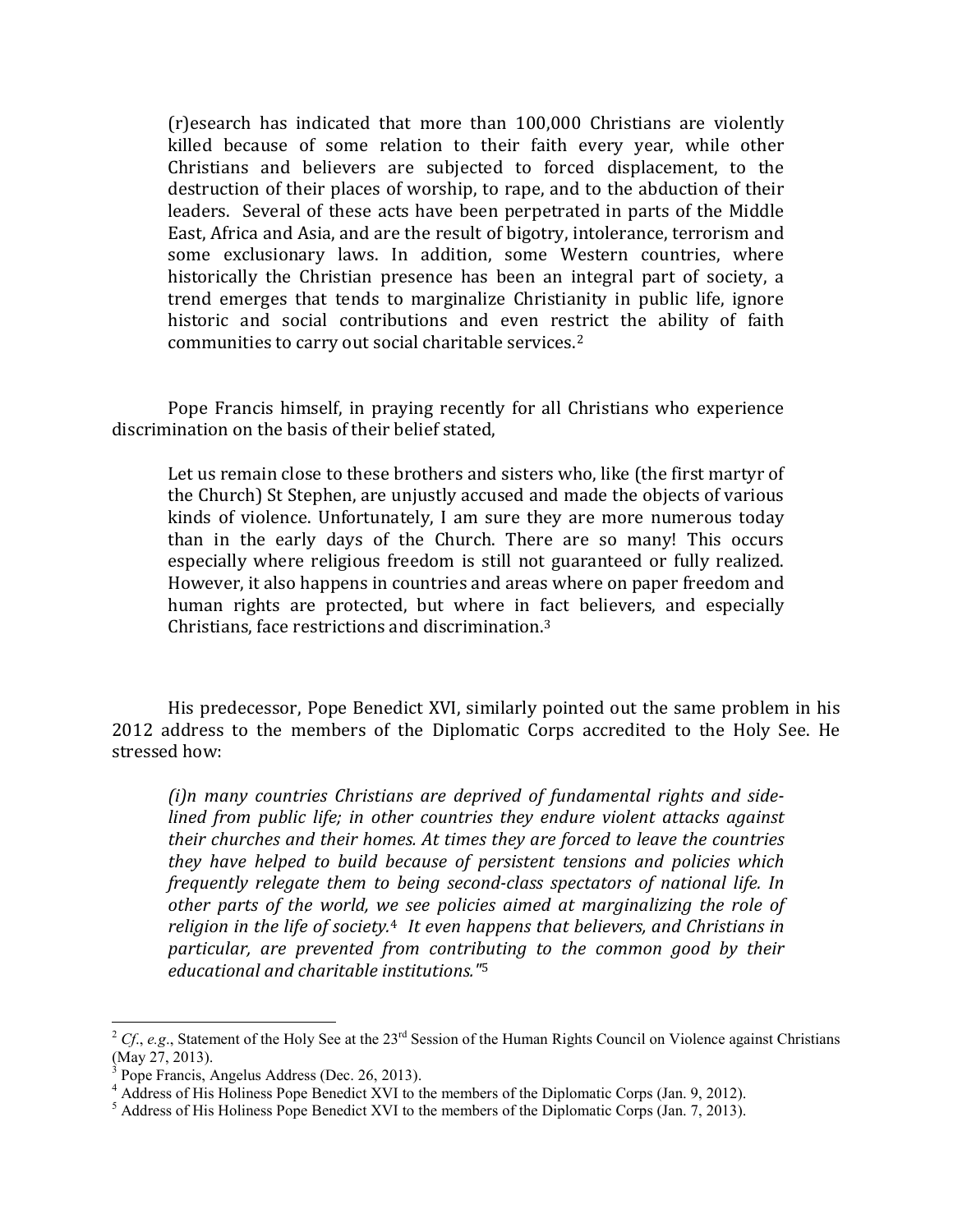This past autumn, in a Message to the Ecumenical Patriarch of Constantinople, Bartholomew I, Pope Francis called to mind the 1700<sup>th</sup> anniversary of the Edict of Milan, which brought about the end to the persecution of Christians in the Roman Empire*,* and drew attention to "…the many Christians of all the Churches and Ecclesial Communities who in many parts of the world experience discrimination and at times pay with their own blood the price of their profession of faith." The Pope also stressed the "…urgent need for effective and committed cooperation among Christians in order to safeguard everywhere the right to express publicly one's faith and to be treated fairly when promoting the contribution which Christianity continues to offer to contemporary society and culture."[6](#page-3-0) 

Current circumstances make it particularly important that Christians work together to ensure religious freedom for all, and to this end it is crucial that every government guarantee religious freedom for each and every person in its country not only in its legislation but also in praxis. Strictly connected to freedom of religion is respect for conscientious objection, of which everyone should be able to avail himself or herself. Conscientious objection is based on religious, ethical and moral reasons, and on the universal demands of human dignity. As such it is a pillar of every truly democratic society and, precisely for this reason, civil law must always and everywhere recognize and protect it. After all, these steps ensure not only human dignity but the dignity of democratic institutions.

Regarding my second point, which concerns the United Nations: the essential importance of religious freedom for each and every person, community and society, is confirmed by the foundational international legal instruments and other documents. The *Universal Declaration of Human Rights* states that "(e)veryone has the right to freedom of thought, conscience and religion; this right includes freedom to change his religion or belief, and freedom, either alone or in community with others and in public or private, to manifest his religion or belief in teaching, practice, worship and observance."[7](#page-3-1)

Since the summer of 2010, as the Holy See's Representative to the UN, I have labored alongside many people of good will to bring an end to the suffering in the world. The religious persecution of Christians throughout the Middle East looms large in this theatre of suffering. The UN General Assembly addresses the question in certain resolutions, which we have a hand in negotiating.

However, these noble efforts fail to receive the profile they justly deserve on the world stage. Only Member States, especially those with leadership profiles like the United States, can take decisive steps to ensure that the non-derogable human right of religious liberty becomes more robustly protected worldwide. The self-evident truths underlying healthy democracy – truths upon which both President Jefferson and the Church agree – require as much. The religious freedom which the law is expected to protect and promote abides no mere passive toleration but requires, rather, that States guarantee the basic

 $\overline{\phantom{0}}$ 

<span id="page-3-0"></span> $6$  Pope Francis, Message of Pope Francis to His Holiness Bartolomaios I, Ecumenical Patriarch, for the Feast of Saint Andrew (Nov. 25, 2013).

<span id="page-3-1"></span><sup>&</sup>lt;sup>7</sup> Universal Declaration of Human Rights, Article 18 (1948).